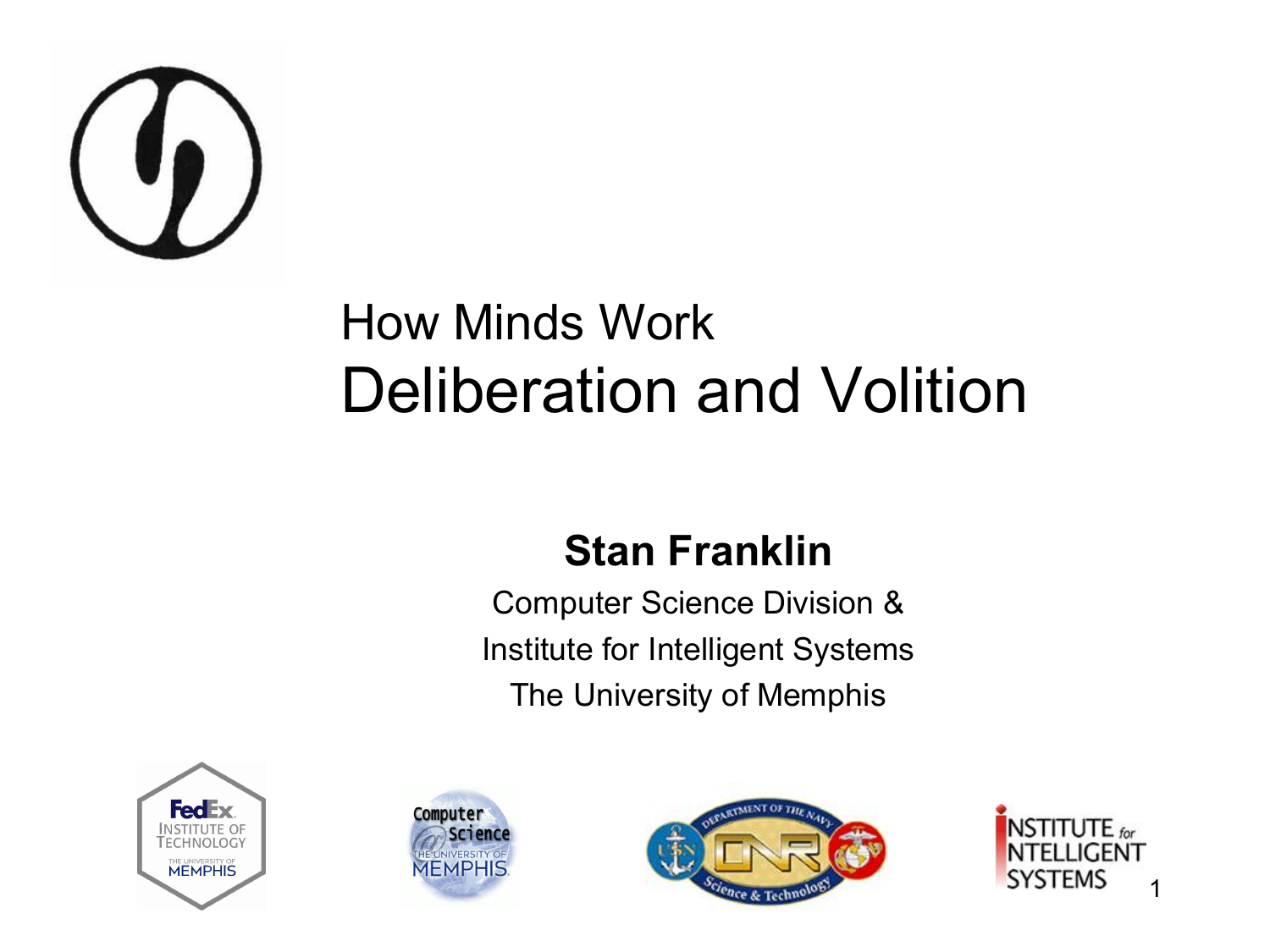# Attention & Action Selection



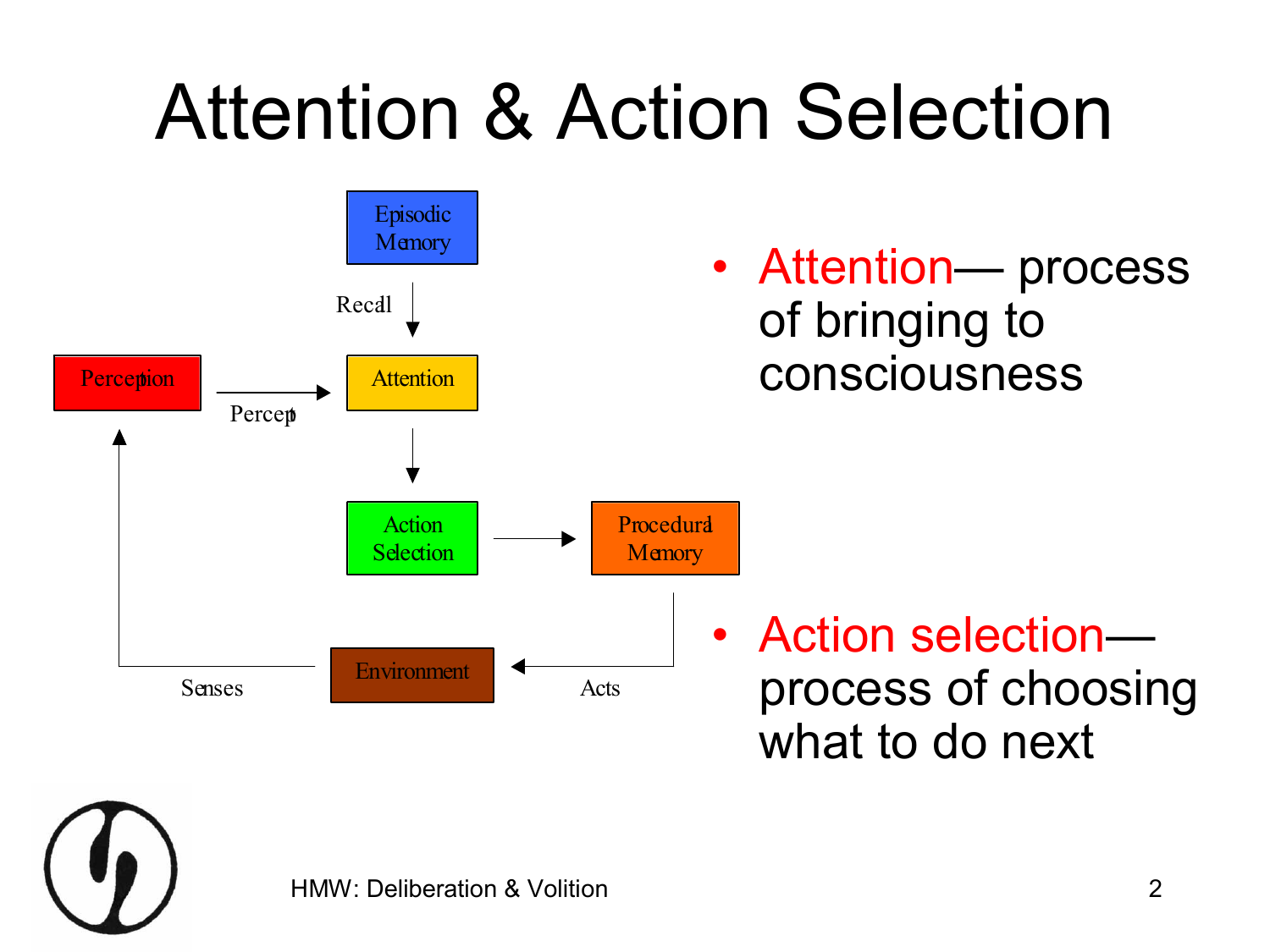# Drives, Goals & Intentions

- Drive primary motivator
- Goal restructure the environment or the agent's relation to it
- Volition process of arriving at a goal
- Intention agent's volitional resolve to achieve a goal
- Goals can be in the service of other goals, ultimately of drives

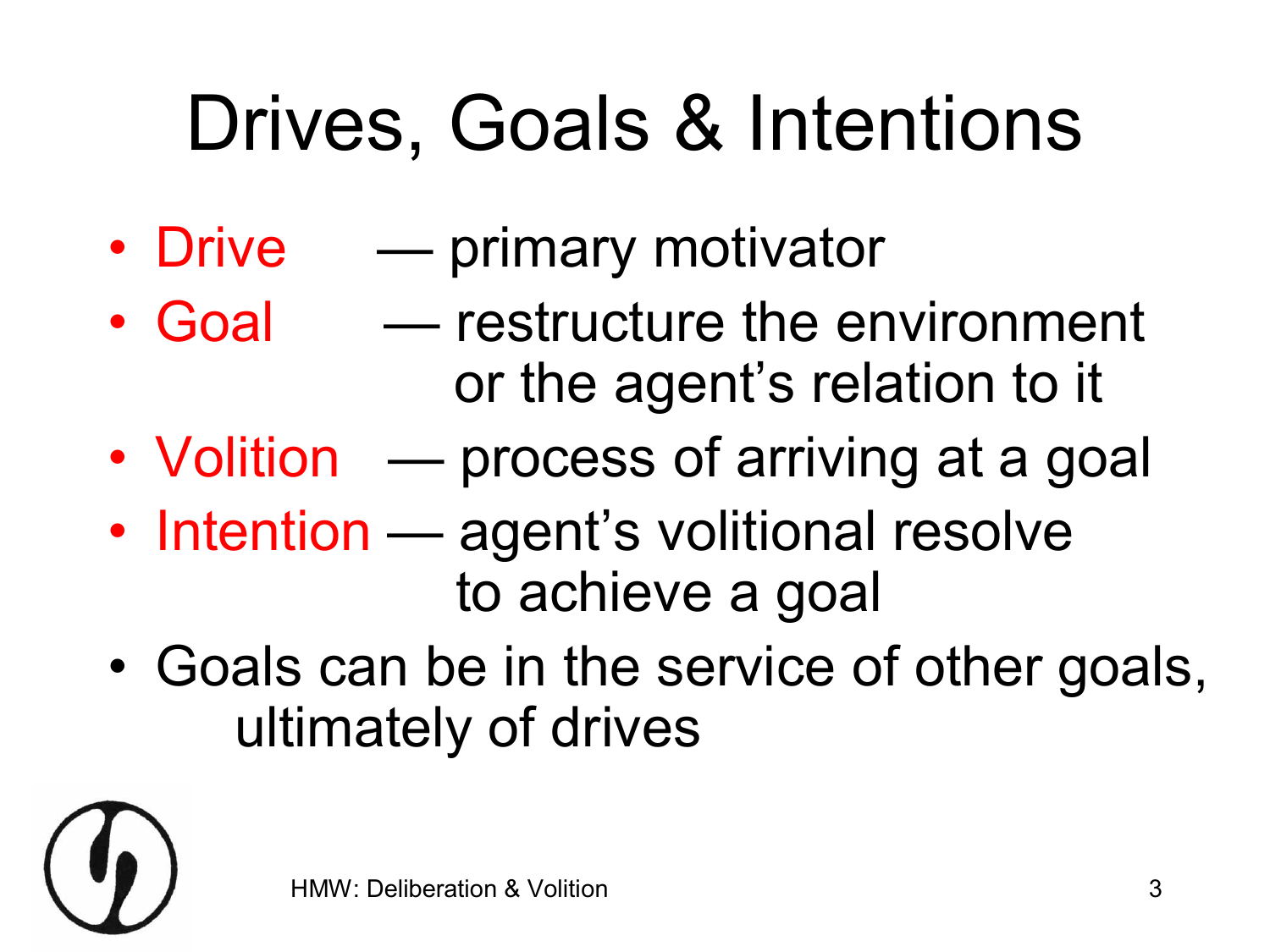#### Actions

- Volitional high level
- Informationally (consciously) mediated
- Automatized
- Can be
	- External (exogenous)
	- Internal (endogenous)

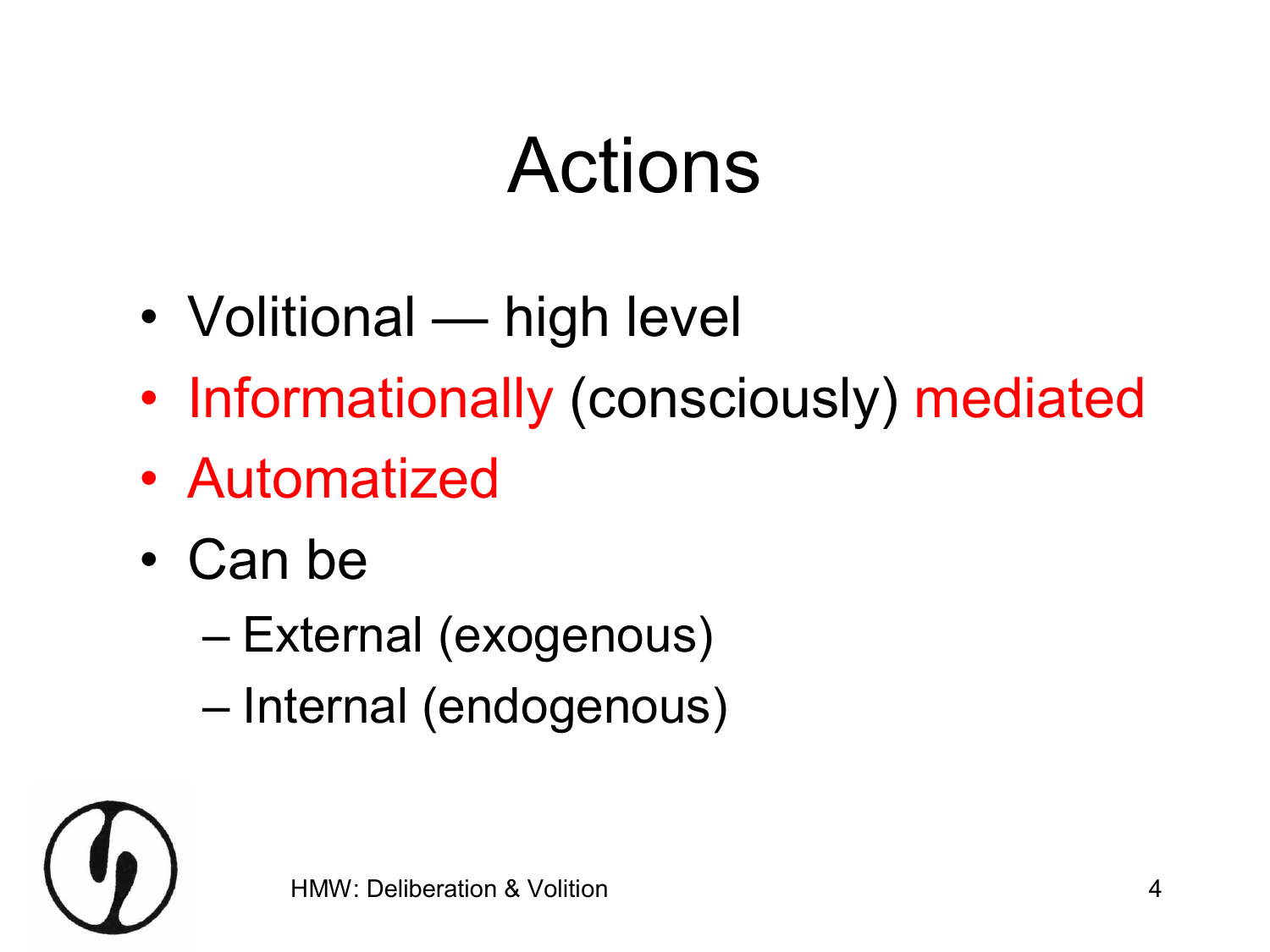#### Action Selection Processes

- Reactive direct choice, though perhaps quite complex
- Deliberative options constructed & evaluated, plans created
- Metacognitive thinking about thinking, more strategic

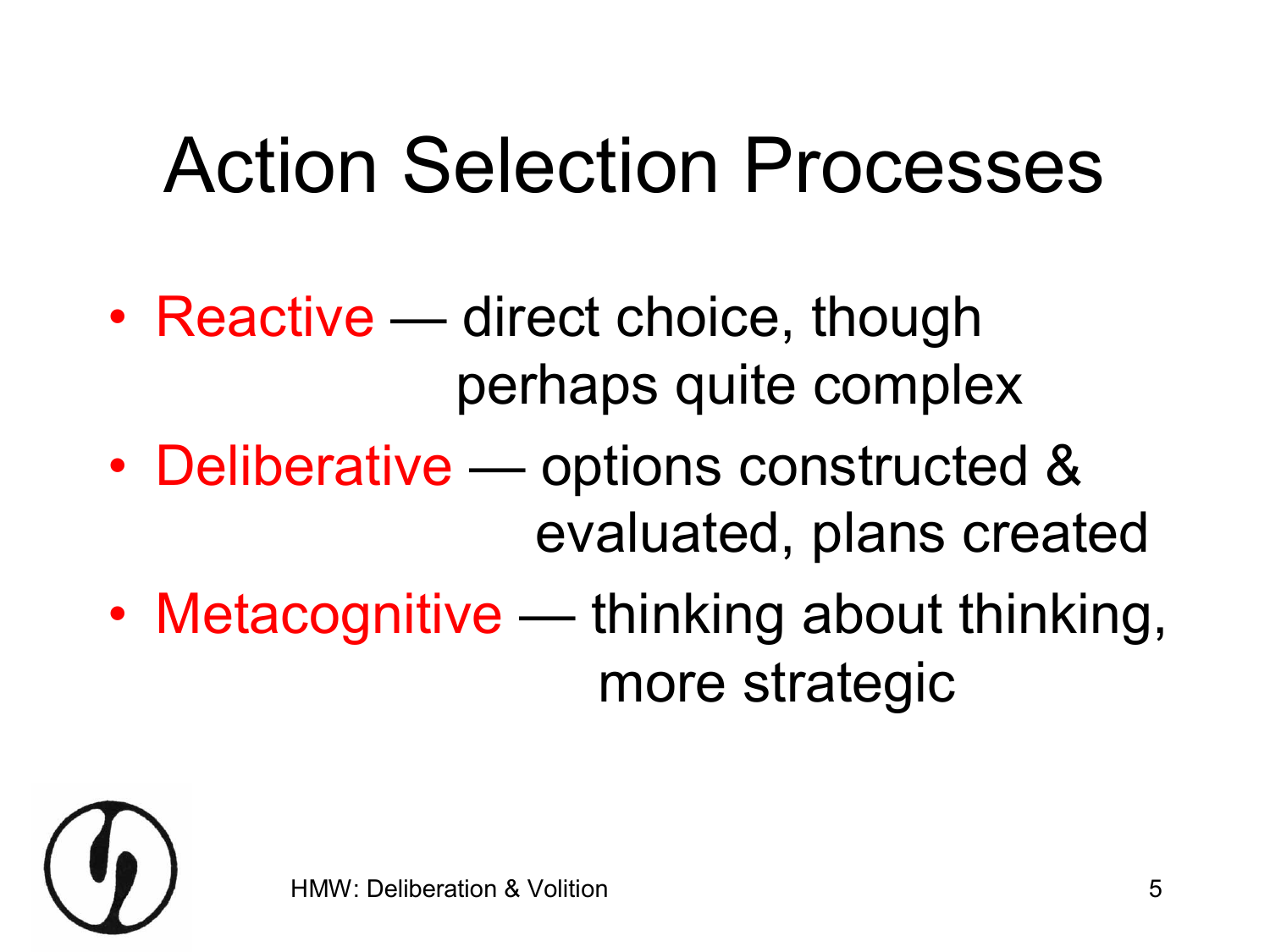#### Cognitive Processes

- Are always cyclic—executing through a continuing sequence of cognitive cycles
- May complete during a single cycle bottom up
- May require a number of cycles to complete—multicyclic—top down

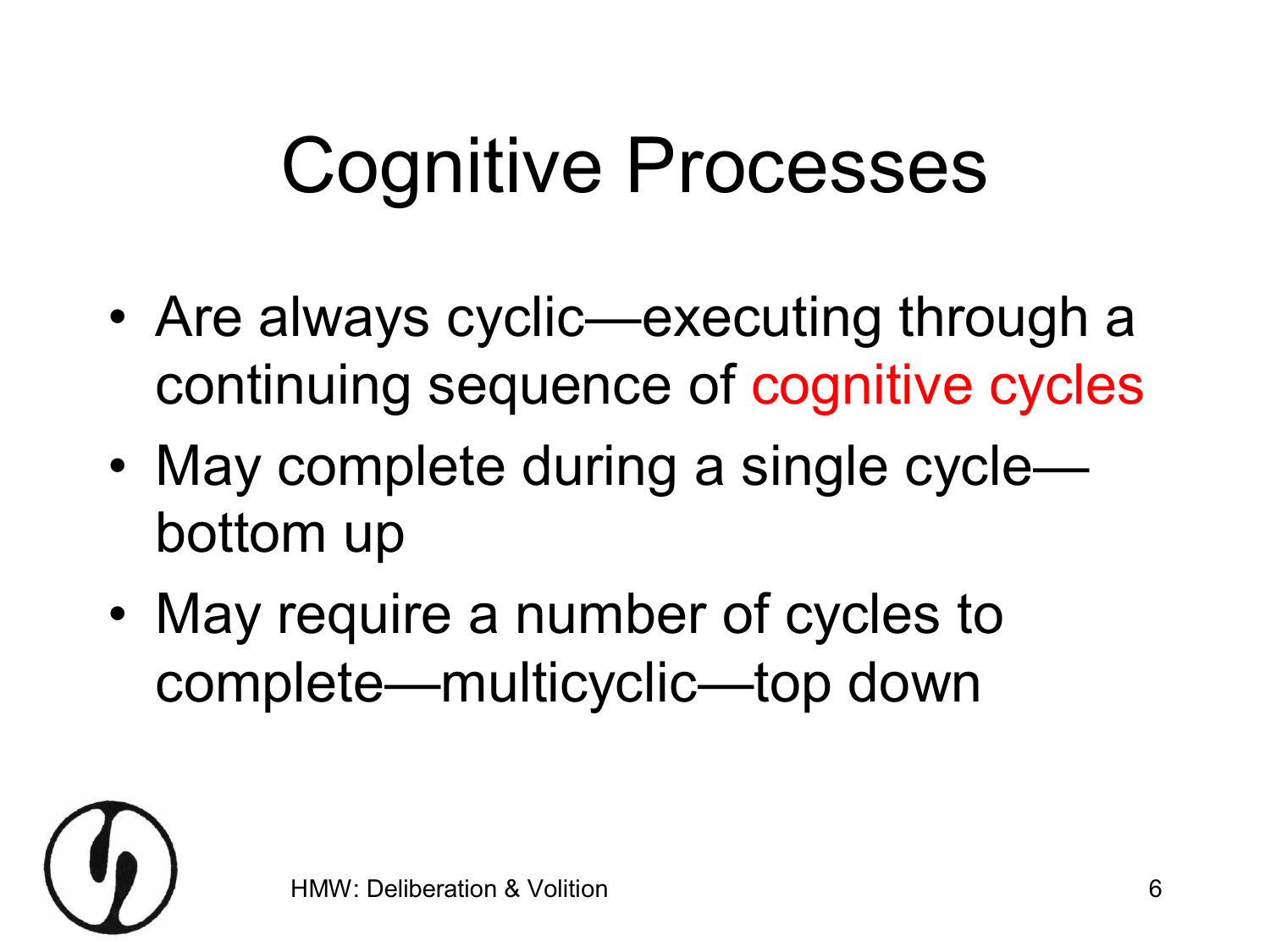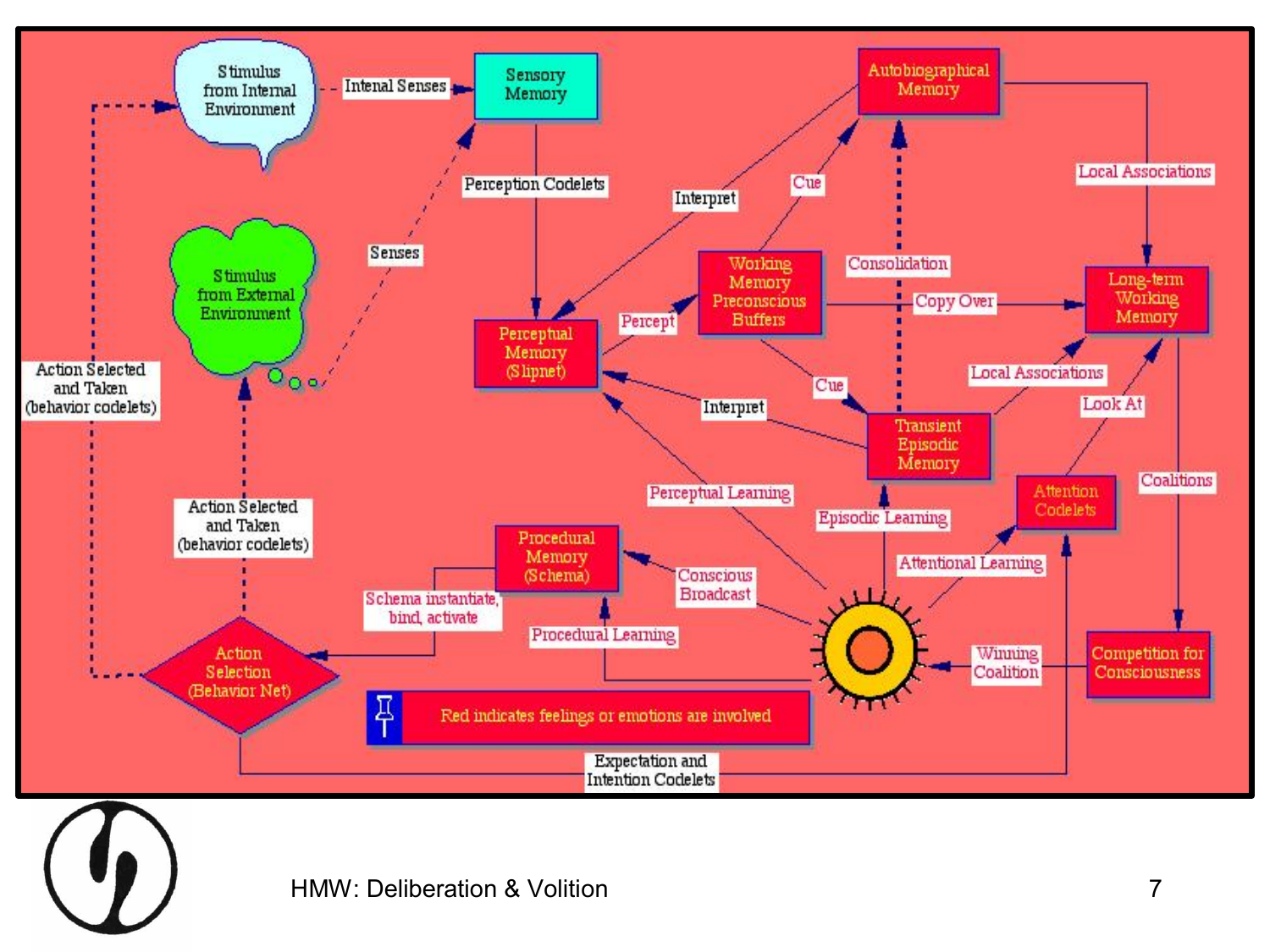#### 'Consciousness' in Action

![](_page_7_Figure_1.jpeg)

![](_page_7_Picture_2.jpeg)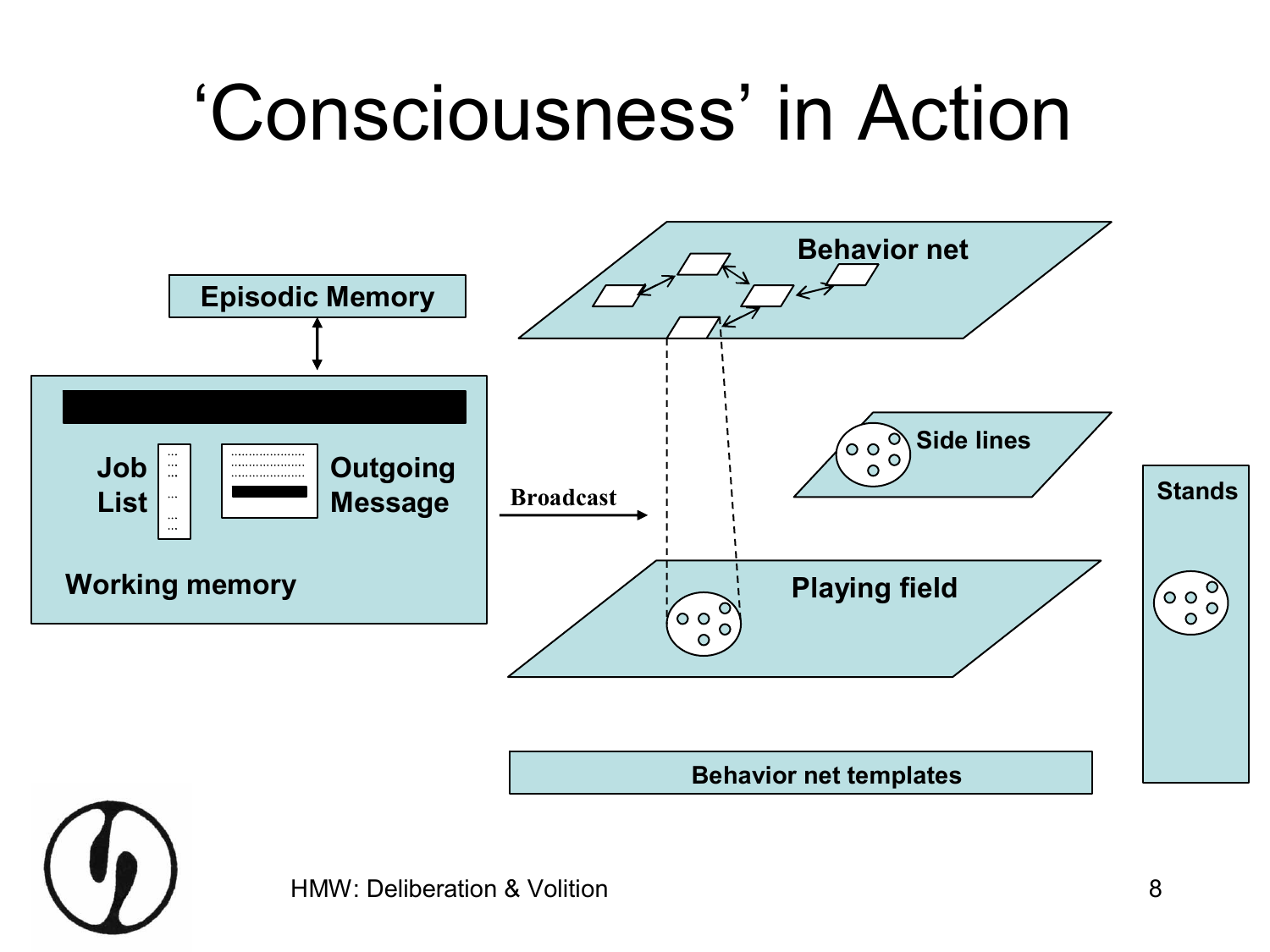# Ideomotor Theory

- William James (circa 1890) Bernard Baars (1988)
- Voluntary vs non-voluntary action
- Theory of voluntary action
	- Proposers propose a course of action
	- Objectors raise objections to such a course of action
	- Supporters lend support to such a course of action
	- Timekeeper handles the timer

![](_page_8_Picture_8.jpeg)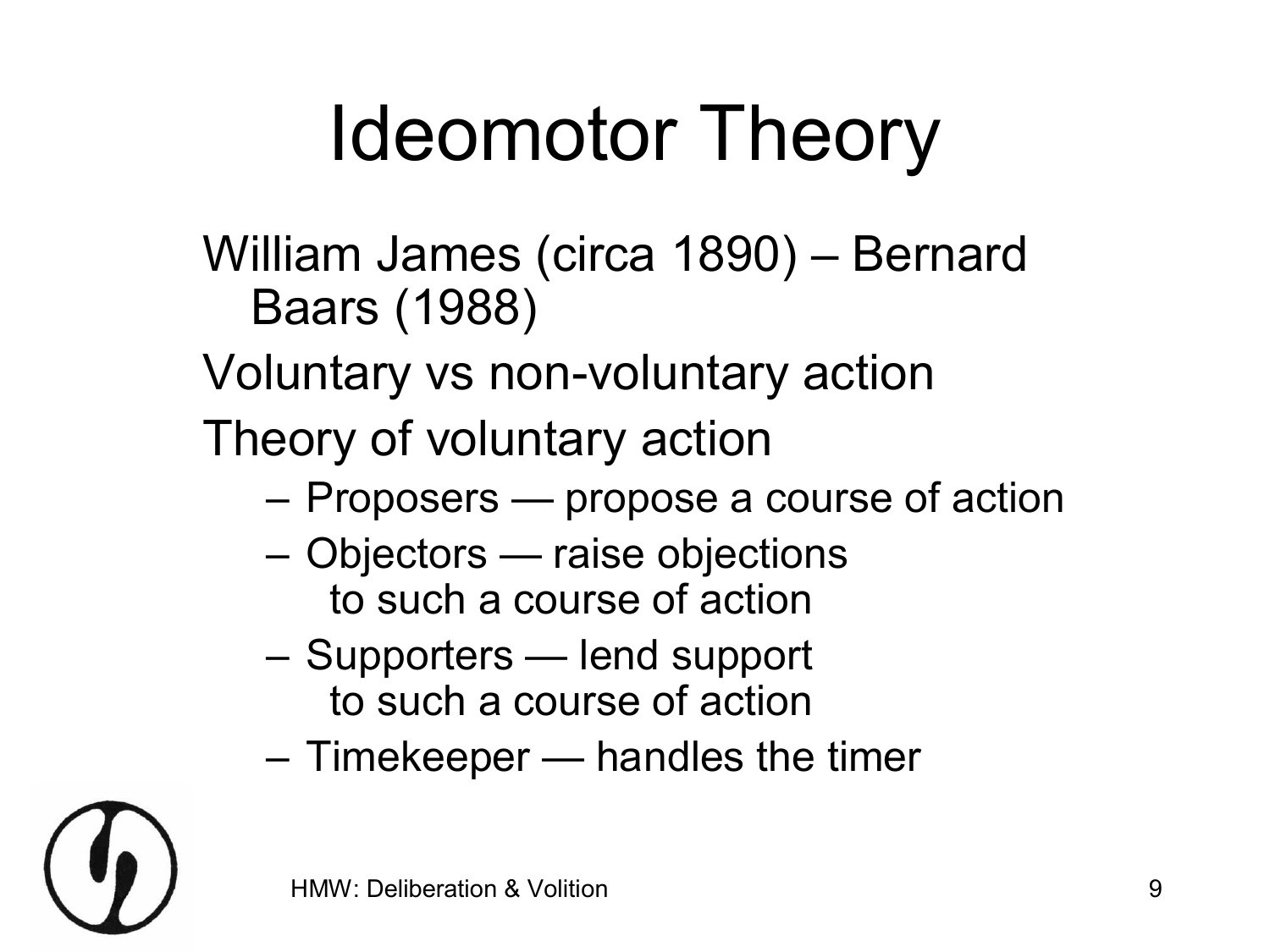# Ideomotor Theory in Action

Idea pops to mind (proposer) — no objection (objector) — do it Objection (objector) — don't do it Objection then support (supporter) do it

Different proposal — no objection do it Different proposal — original proposal no objection — do it

Last unopposed proposal is acted upon

![](_page_9_Picture_4.jpeg)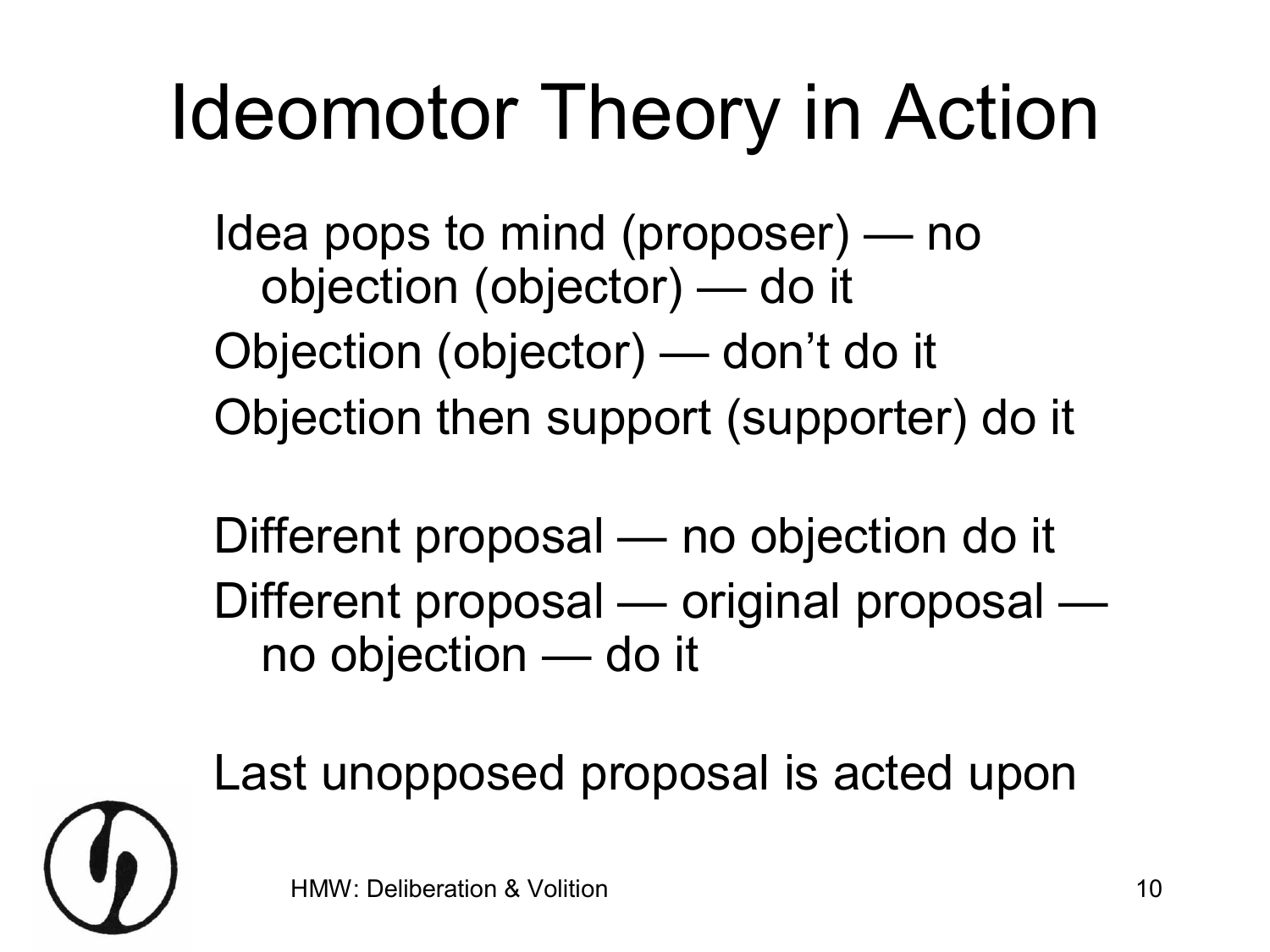# Avoiding Oscillation

- Attention codelet loses activation bringing idea to consciousness
- Timekeeper becomes less patient sets timer for less time
- Metacognition intervenes when others fail

![](_page_10_Picture_4.jpeg)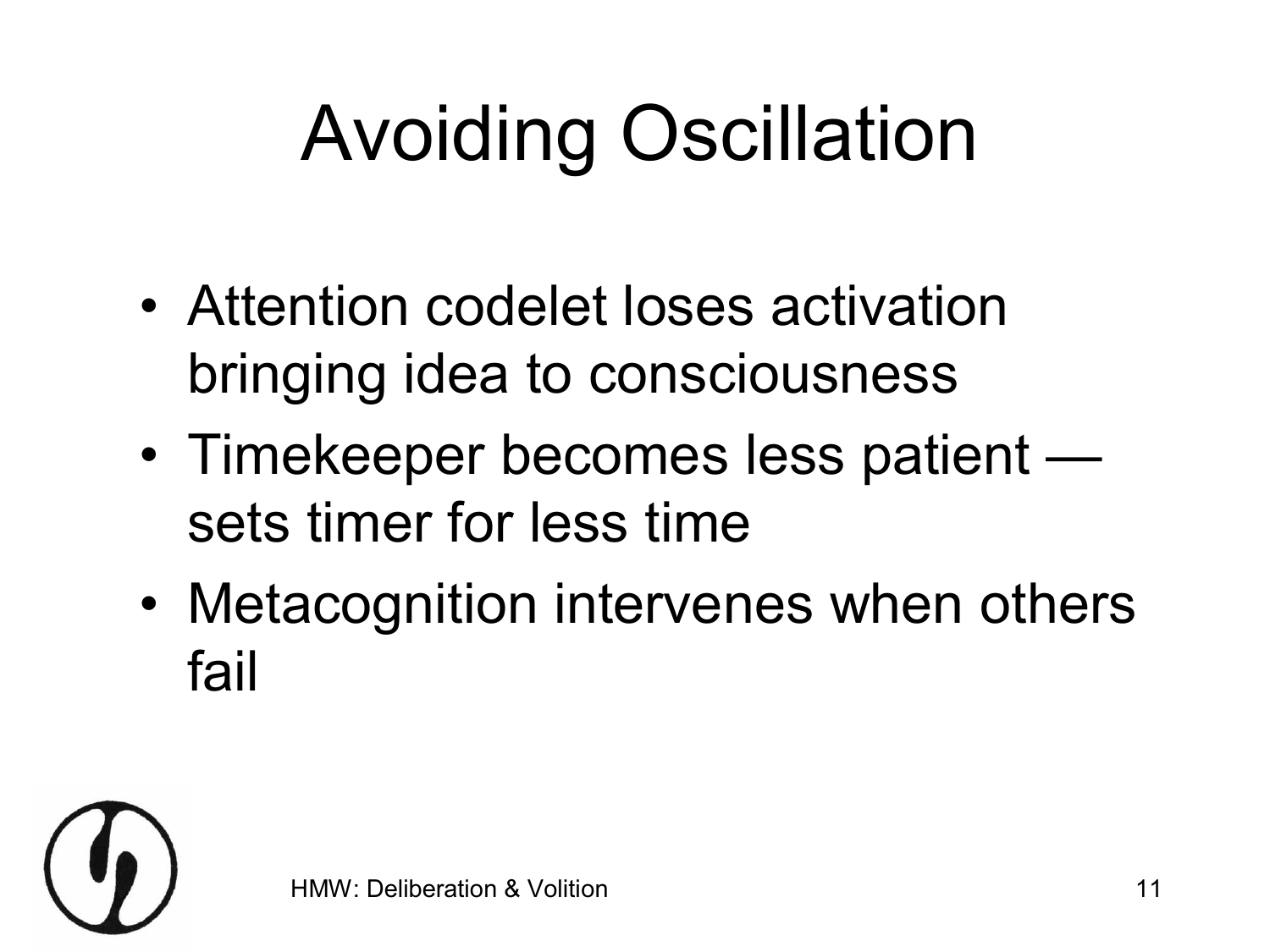#### Deliberation

- Faced with a goal or problem
- Imagine possible plans or solutions
	- Scenarios
	- Routes
	- Internal virtual reality—Dawkins
- Evaluate them
	- Using reason
	- Using emotions
- Choose among them

![](_page_11_Picture_10.jpeg)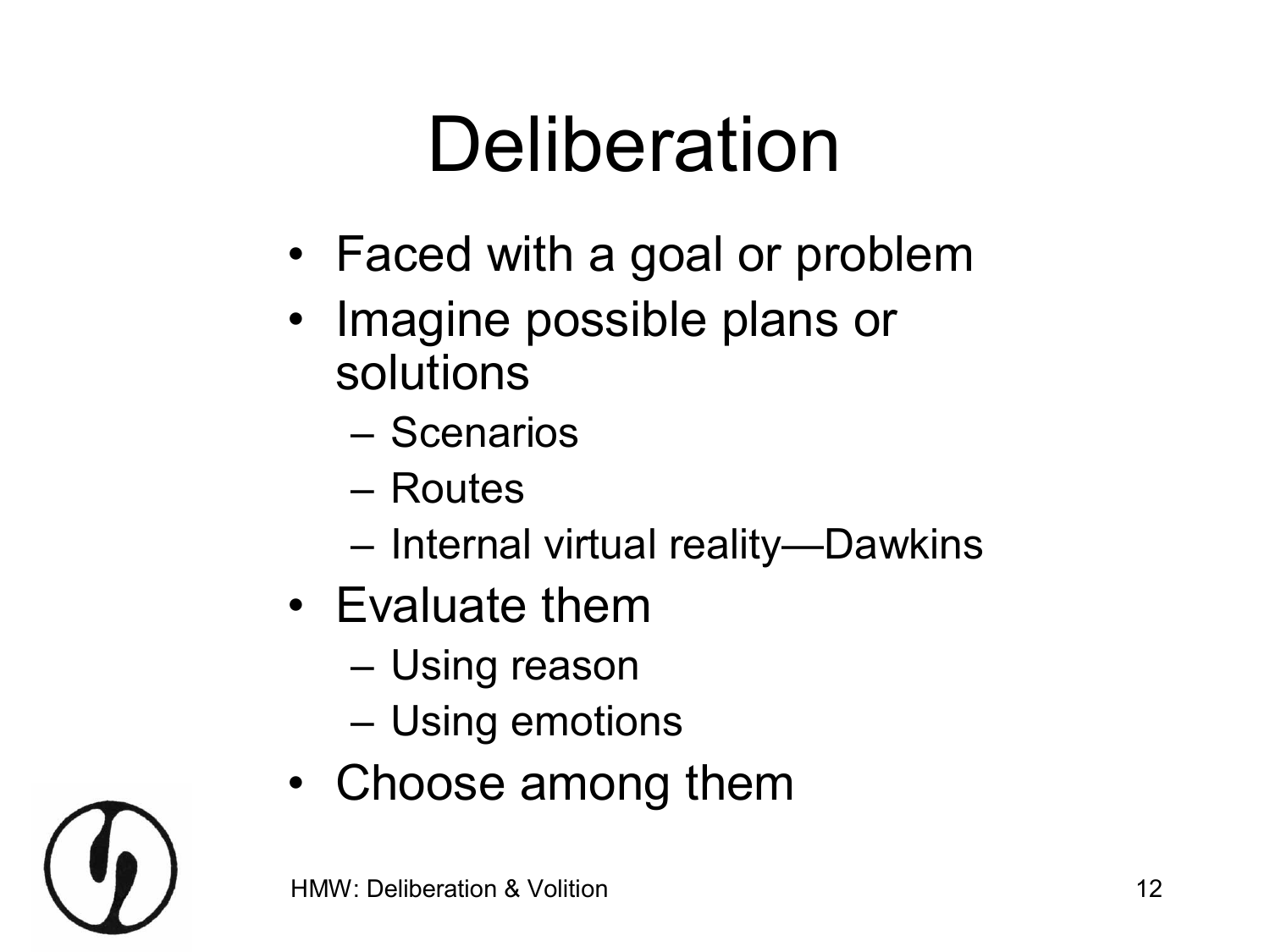# IDA's Deliberation

- Create scenes
	- May require objects, actors, concepts, relations, frames
	- Organized around events
- Build scenarios as sequences of scenes
- Choose between scenarios, discarding some Using Barsalou's perceptual symbol systems as a guide

![](_page_12_Picture_6.jpeg)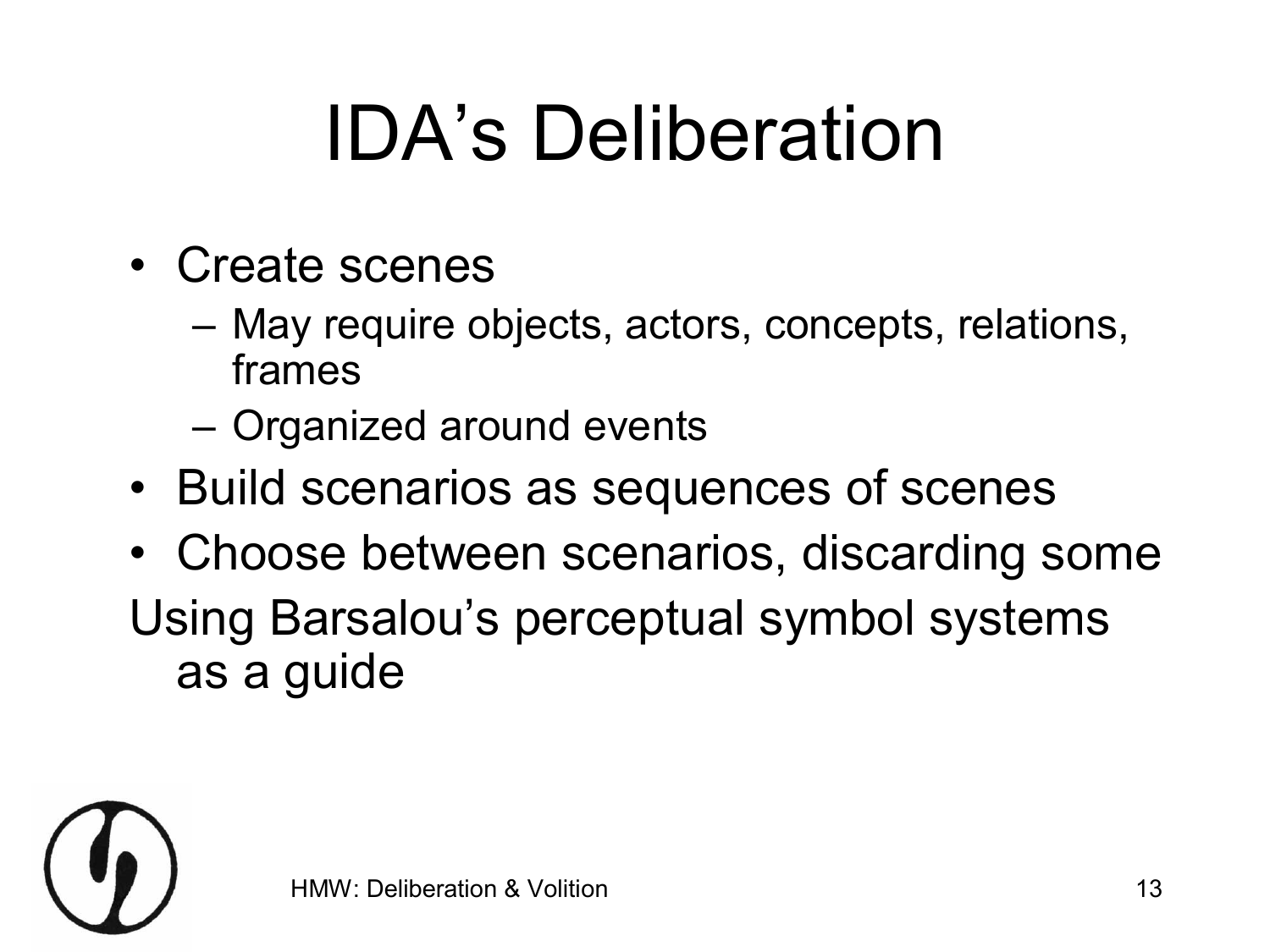# Deliberation in Action

![](_page_13_Figure_1.jpeg)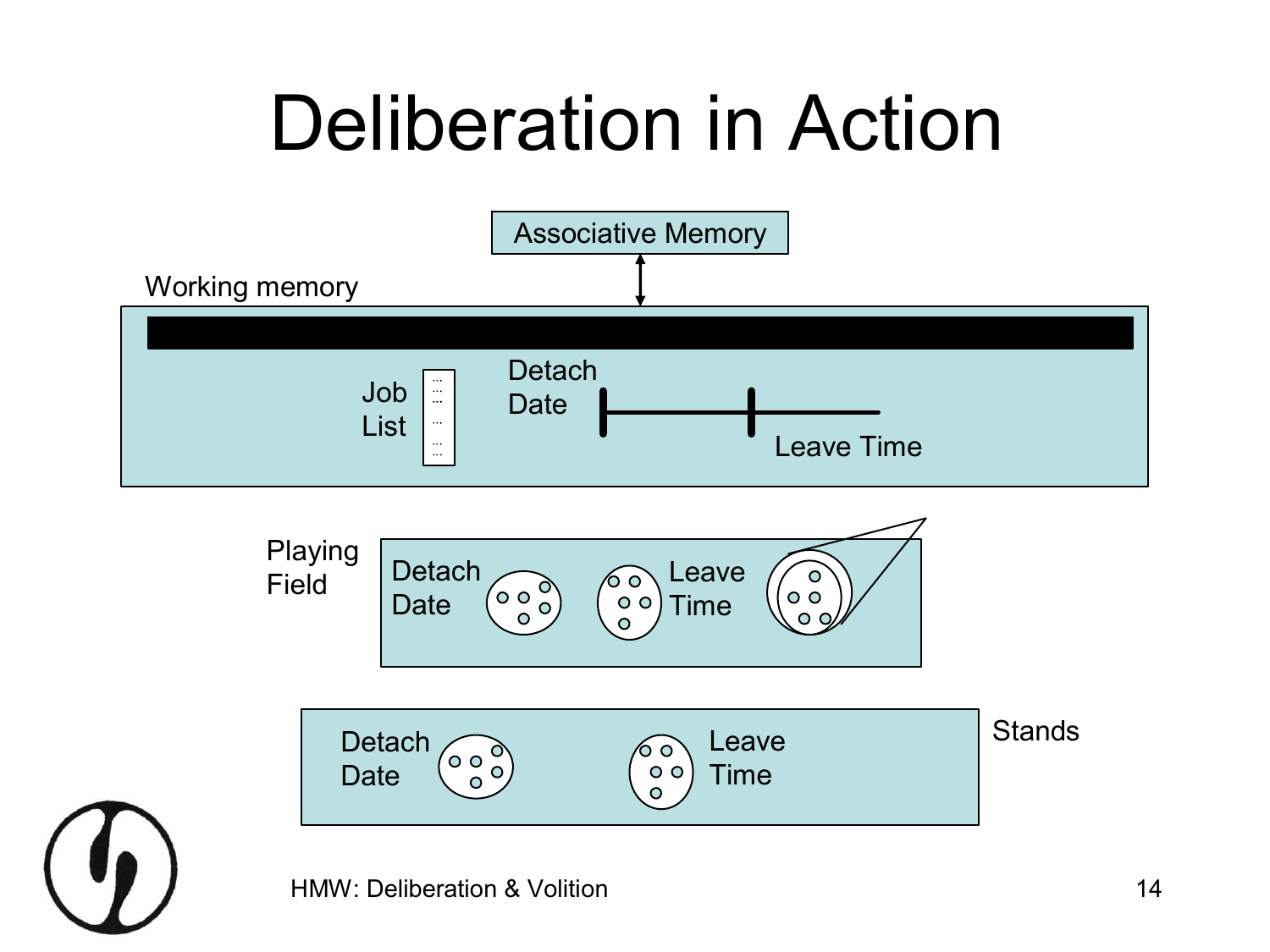# Readings

• Franklin, S. 2000. Deliberation and Voluntary Action in 'Conscious' Software Agents. *Neural Network World* 10:505 521.

![](_page_14_Picture_2.jpeg)